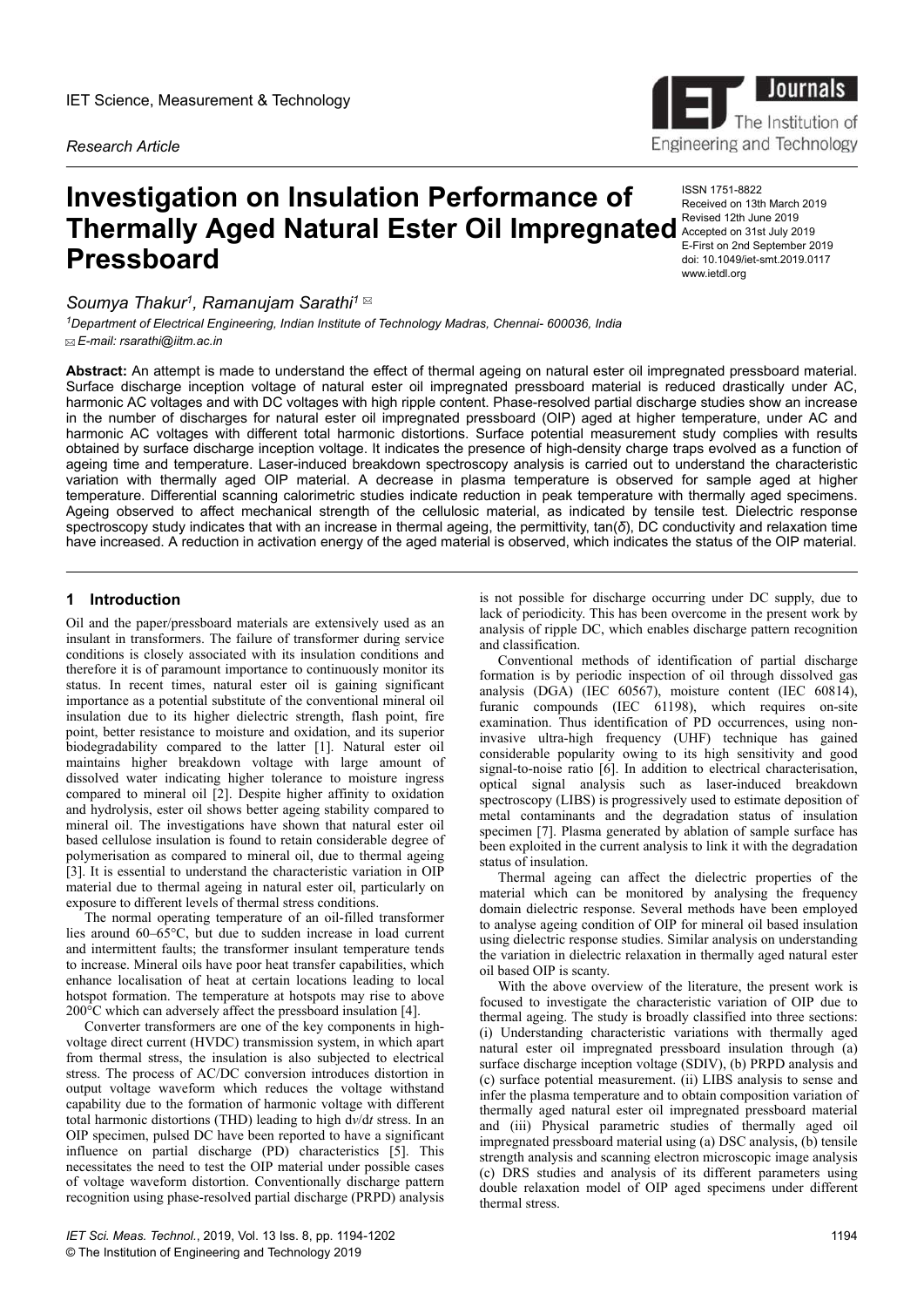

**Fig. 1** *Experimental setup for*

*(a)* Surface discharge inception voltage analysis, *(b)* Surface potential measurement, *(c)* Laser-induced breakdown spectroscopy

# **2Experimental setups**

# *2.1 Thermal ageing*

To understand the effect of thermal degradation of transformer insulation, accelerated thermal ageing studies were carried out with MIDEL 1204 Rapeseed natural ester oil with pressboard material (commercially procured from Andrew Yule Pvt. Ltd.). Table 1 shows the initial physicochemical parameters of rapeseed ester oil and OIP used in current analysis.

The pressboard material is heated in air circulated oven at 120°C for 4 h, to remove any moisture content in it, after which is subjected to impregnation. Impregnation of cellulosic OIP specimen is carried out to remove all air cavities from the cellulosic fiber structure such that occurrence of partial discharges can be avoided and uniform dielectric properties can be achieved. Rate of impregnation in ester oil is reported to be comparable to mineral oil impregnation at temperature raised up to three times [8]. At elevated temperatures oil viscosity reduces enhancing its capillary action, but on further increasing the temperature surface tension of the oil is compromised. Thus, in the present study 6 h time duration was fixed for impregnation of OIP, carried out at 70°C with the height of oil and OIP stack maintained at 20 and 10  mm, respectively.

The maximum limit of ageing temperature given by IEEE standards for acceptance and maintenance of natural ester fluids in transformers is 180°C, to avoid fluid scorching such that the watt

### **Table 1** Initial properties of rapeseed ester oil and pressboard used in present analysis

| procopodia about in procontranalyoid                  |                            |                                                              |     |  |  |  |
|-------------------------------------------------------|----------------------------|--------------------------------------------------------------|-----|--|--|--|
| Natural ester oil characteristics                     | Pressboard characteristics |                                                              |     |  |  |  |
| density (at room temperature) 0.92<br>$(g/m^3)$       |                            | density $(g/cm3)$                                            | 1.2 |  |  |  |
| dissipation factor (at $90^{\circ}$ C)<br>(tan delta) |                            | <0.03 dissipation factor (at 30°C, 0.3<br>50 Hz) (tan delta) |     |  |  |  |
| water content                                         | 50                         | permittivity (at 30°C, 50<br>Hz)                             | 5   |  |  |  |
| dielectric breakdown (kV/mm)                          | 45                         | thickness (mm)                                               | 2   |  |  |  |
| acid number                                           | 0.04                       |                                                              |     |  |  |  |

density does not exceed 2 W cm<sup>-2</sup> (12 W in<sup>-2</sup>) [9]. Thus, the maximum thermal stress subjected in the current study is limited to 180°C. Thermal ageing studies were carried out at three different temperatures which include: 70°C, 140°C and 180°C for 500 h in a temperature-controlled thermostat. To provide near condition, as in a transformer, the pressboard material wrapped with copper material and oil was kept in the weight ratio of 1:1:10. OIP material of 2 mm thickness wrapped with a thin copper sheet of 0.5 mm thickness are kept with 1 L of natural ester oil, in which nitrogen ambience is maintained at a constant pressure to avoid oxidation. After removal, the OIP samples are cleaned with acetone to remove oil and kept in a desiccator for further analysis. The OIP aged at  $70^{\circ}$ C,  $140^{\circ}$ C and  $180^{\circ}$ C are referred to as sample A, sample B and sample C, respectively.

#### *2.2 Experimental setup for surface discharge studies*

Fig. 1*a* shows the experimental setup for understanding the surface-discharge characteristics of OIP material. Test conditions are chosen to reproducibly and conveniently accelerate a process of simulating surface discharge activity. The electrode setup used for analysing surface discharge studies is adopted as per the IEC 60112 standard. The high voltage and ground electrode are symmetrically arranged such that the total angle between them is 60° and with opposite electrode tips lie approximately on the flat horizontal surface of the OIP specimen. The electrode end is chisel-edged at 30° angle with radius 0.1 mm [10]. The electrode configuration is selected such that large electric field gradient is induced at the tip of the conductor enhancing tangential electric field over the sample surface. A series resistor  $(R_s)$  of 10 M $\Omega$  is included in the circuit to limit the leakage current.

The high voltage applied across the electrode is generated using a function generator (Tektronix AFG3051C 5GSa/s, 50 MHz). The output of the function generator is fed to a high voltage trek amplifier which amplifies the input signal by a factor of 6000. The voltage applied to the test setup to the required level, at a rate of  $300 \text{ V/s}$ 

In order to generate harmonics induced sinusoidal voltage and ripple-induced direct voltage, input to function generator is modified. THD present in the harmonic AC voltage waveform is calculated as

$$
\text{THD} = \frac{\sqrt{V_2^2 + V_3^2 + V_4^2 + \dots + V_n^2}}{V_1} \tag{1}
$$

where  $V_n$  is the rms voltage magnitudes of the *n*th harmonic and *n*  $= 1$  is the fundamental frequency of the supply voltage. In the current analysis, third, fifth and seventh harmonic voltages are superimposed on fundamental sinusoidal voltage in order to generate the output voltage with desired %THD. The THD is varied up to 20% to consider the possibility of distortion reported in converter-type transformers.

For generating AC voltage of desired THD content with harmonics of  $3\omega$ ,  $5\omega$ ,  $7\omega$  where  $\omega = 2\pi \times 50$  Hz, the following equation were employed:

$$
V(t) = Vs(sin\omega t + 0.01h sin(n\omega t))
$$
 (2)

1195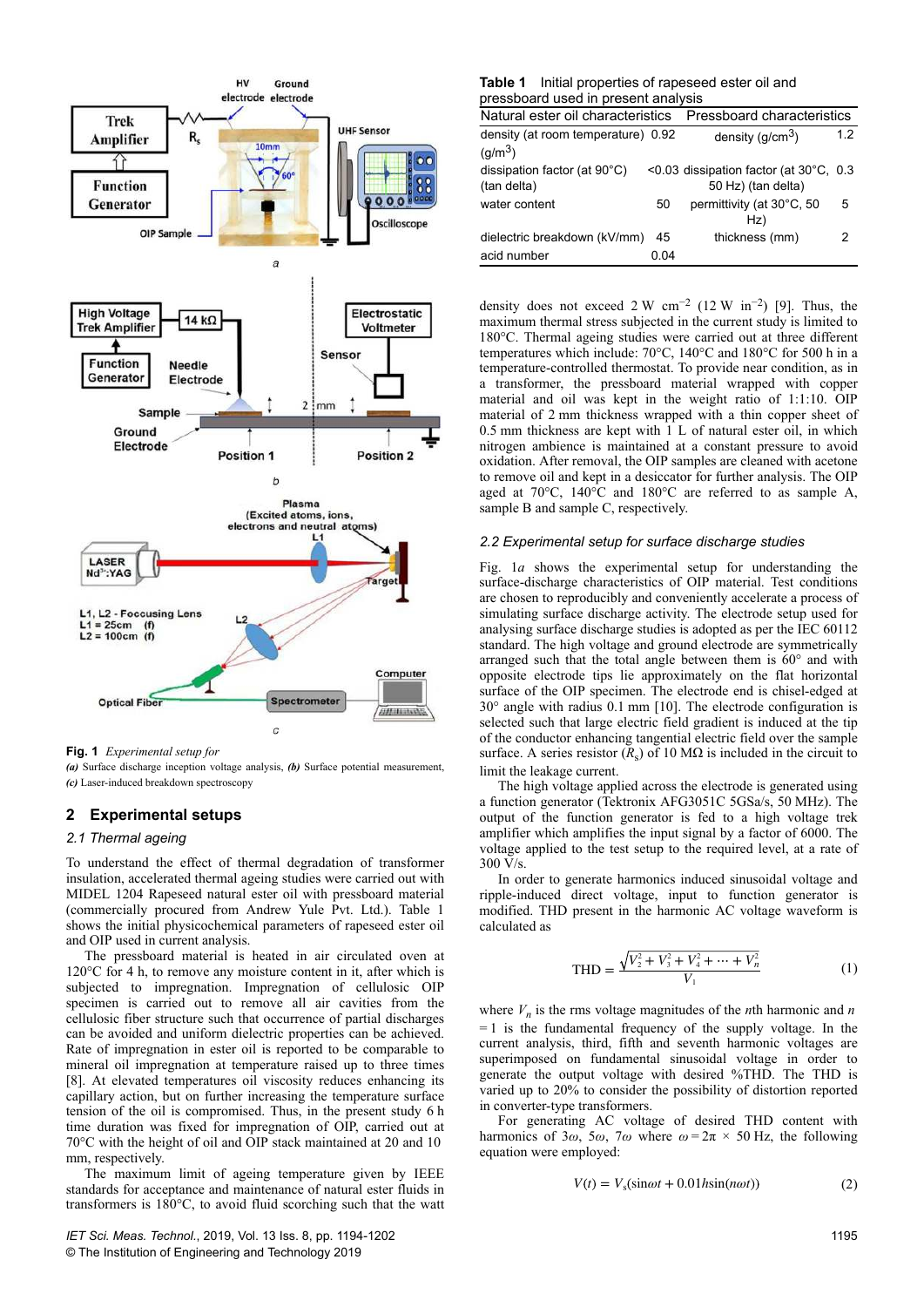$$
Crest factor (CF) = V_p / V_{rms}
$$
 (3)

$$
Form factor(FF) = V_{rms}/V_{avg}
$$
 (4)

With suitable values of harmonic *n* and percentage *h*, it is possible to generate the desired harmonic AC voltage with required THDs.

For generating ripple DC output, a simplistic full wave rectifier output of a three-phase supply is computed and fed to the function generator. The ripple percentage  $(r\%)$  is calculated as the ratio of peak to peak value of ripple ( $V_{\text{rp-p}}$ ) in the output and the expected mean value of dc voltage  $(V)$  as given by  $(2)$ 

$$
r\% = \frac{V_{\text{rp}-\text{p}}}{V} \times 100\tag{5}
$$

The non-directional UHF sensor is kept at a distance of 20 cm, to avoid any flashover between the test cell and the sensor. The output probe of the UHF sensor is connected to a digital storage oscilloscope which records data at a sampling rate of 40 GSa/s.

## *2.3 Surface potential measurement*

The experimental setup used in the present study for surface potential measurement is shown in Fig. 1*b*. Conventionally, three different techniques are used to inject charges to an insulating material: sharp point emitter, corona discharge process and external corona source. The charges injected get accumulated on the surface of the insulating material, and may even get trapped in voids or other defective zones of the material. The resistivity of the material determines the magnitude of the charge deposition. The presence of these charges is reflected in the form of potential build-up on the surface.

In the present analysis, a needle plane configuration was used for the generation of corona. The top needle electrode is connected to the high voltage and the plane electrode is connected to the ground electrode. The radius of curvature of the high voltage needle electrode is 50 μm. The sample surface on which the charge needs to be deposited is placed over the ground electrode. The supply voltage for generating corona activity was maintained at 12  kV DC, generated using Trek amplifier. After a specific time, duration (5 min) of charging, the charged specimen is shifted to position 2 where the surface potential is measured using an electrostatic voltmeter (Trek Model 341B). A gap distance of 2 mm is maintained between the sensor and the test specimen. Thus, two stages are involved in surface potential measurement of the specimen. In the first stage, the charge is deposited (referred to as position-1) by corona discharge process. After a given time period, the sample is moved on the same platform to position-2 and surface potential was measured using an electrostatic voltmeter.

## *2.4 Laser induced breakdown spectroscopy*

LIBS study was carried out by irradiating the OIP surface by a nanosecond pulsed laser  $(Nd^{3+})$ : YAG laser, (Minilite II, Continuum) of wavelength 1064 nm, energy 10 mJ). Fig. 1*c* shows LIBS setup. The  $Nd^{3+}YAG$  laser is focused on the sample using a lens with focal length 25 mm. The optical emission is captured with the help of a 100 cm focal length lens and is passed to a spectrometer (ocean optics) through an optical fibre of core diameter 400 µm, 0.22 numerical aperture (NA). The emitted plasma is focused on an optical fibre receiver (core diameter 600  µm, 0.39 NA) by another lens of 150 mm focal length. The fibre coupled spectrometer (MCS FLEX PDA, UV-NIR, Tec5 AG) enables to record and analyze data. In order to reduce the interference from continuum radiation in the characteristic signal emissions, an appropriate triggering delay was applied to the spectrometer.

## *2.5 Frequency domain dielectric response spectroscopy*

The dielectric response of OIP material was obtained by using Novo control technology broadband dielectric/impedance spectrometer (Alpha – a high-performance frequency analyser).



**Fig. 2** *Surface discharge inception voltage of virgin and aged OIP samples at different temperatures on application of*

*(a)* Pure sinusoidal and harmonic induced AC voltages, *(b)* Positive, *(c)* Negative DC voltage with different percentage of ripple

The dielectric constant and the dielectric loss measurements were carried out in the range of  $10^{-2}$ – $10^{6}$  Hz, at temperatures ranging 30–90°C.

# **3Results and discussions**

## *3.1 Surface discharge inception voltage analysis adopting UHF technique*

Fig. 2 shows the variation in SDIV of natural ester oil impregnated pressboard material under AC and DC voltages. The SDIV value obtained is an average of 25 readings and the standard deviation obtained is much lower than 3% and hence the average value is indicated. Increase in ageing temperature showed reduced SDIV of natural ester oil impregnated pressboard material, under AC and DC voltages. This can be explained as at higher ageing temperatures, the rate of carbonisation of fibre and cleavage of covalent bonds in cellulose accelerates leading to the formation of low molecular weight organic molecules and acidic residues [11]. The acidic residues enhance the conductivity and the cleaved bonds enhances charge trap site enhancing the tangential electric field to initiate surface discharge activity at lower voltages.

Thermal ageing of ester oil leads to a reduction in ester content and enhancement in acidic residue in oil. It is reported that upon thermal ageing, ester gets transformed to propyl linoleate and carboxylic acids, including hexadecanoic acid and octadecanoic acid [11]. These acidic residues aids in loosening of tight cellulosic hydrogen bond network resulting in formation of low molecular weight compounds. During thermal degradation, molecular level changes take place in oil; homolytic cleavage of carbon–carbon or carbon–hydrogen bond takes place. Smaller free radicals (like hydrogen, methyl, and ethyl) are relatively stable; larger free radicals break down to form smaller, more stable radicals and other unsaturated olefin compounds. The free radicals are reactive and they undergo chain reactions to form lighter lower boiling unsaturated compounds, gases and additional free radicals [12]. The organic acids and water formed as a by-product of ageing are highly bipolar in nature and thus leads in enhancement of conductivity along with increase in hydrogen ion concentration in the insulation. The presence of acidic residues enhance the polarisation and depolarisation current in the OIP. This could be explained as thermal ageing leads to production of ions formed due to dissociation of ageing by-products [13].

In Fig. 2*a*, it is observed that on application of AC voltage, irrespective of the sample, the presence of harmonics degrades the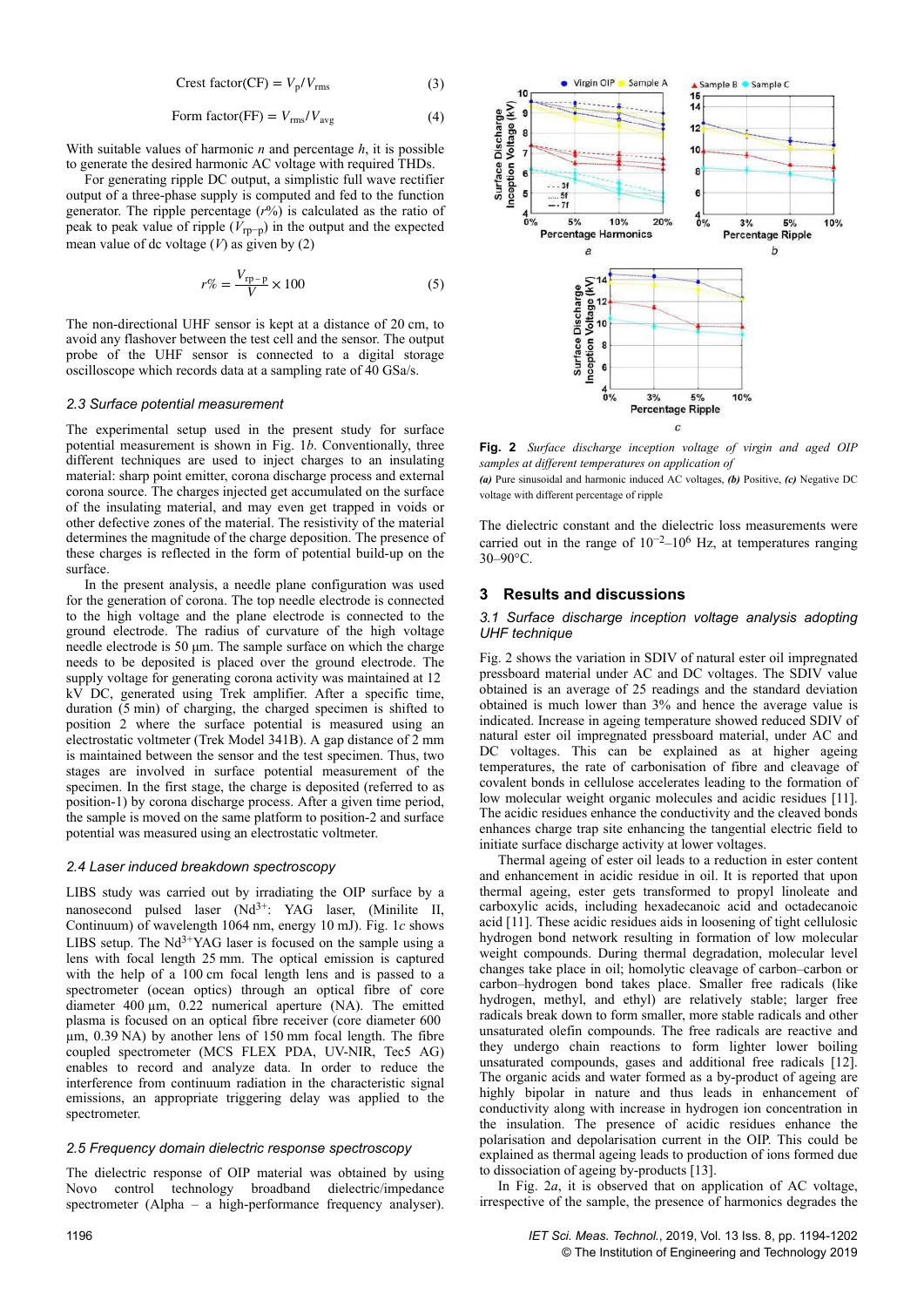

**Fig. 3** *UHF signal analysis*

*(a)* Typical UHF signal formed due to surface discharge activity, *(b)* FFT of the UHF signals captured, *(c)* Energy vs peak to peak analysis of UHF signal obtained for a sequence data collected for virgin and aged OIP sample



**Fig. 4** *PRPD plots of thermally aged OIP samples under harmonic AC voltages with different THDs*

*(a)* 10% THD of 5f, *(b)* 20% THD of 7f, *(c)* 10% THD of 3f + 5f + 7f harmonics, *(d)* 20% THD of 3f + 5f + 7f harmonics

SDIV, this degradation is more when the %THD and frequency content of harmonics is increased. Dao and Phung [14] have reported that the presence of waveform distortion adversely affects the reliability and life of insulation.

Figs. 2*b* and *c* show the influence of ripple content in positive and negative DC voltage on SDIV with natural ester oil impregnated pressboard material respectively. A marginal reduction in SDIV is observed with an increase in ripple content in DC voltages. Surface discharge is often correlated to the charge deposited on the surface layer of the insulation. Surface discharge initiates with field emission of electrons from cathode triple junction (interface point of electrode, insulator surface and ambient air), which is followed by secondary electron emission [15]. Compared to AC voltage, the OIP has higher SDIV under DC voltages. Among DC voltage, positive DC voltage has lower SDIV than under negative DC voltages.

*IET Sci. Meas. Technol.*, 2019, Vol. 13 Iss. 8, pp. 1194-1202 © The Institution of Engineering and Technology 2019

Beroual and Khaled [16] have studied surface discharge activity and have indicated that for a given voltage, the final discharge length is high under AC voltage and the least under negative DC voltage. Du *et al.* [17] have indicated that charge trapping is high under negative polarity than the positive polarity and the positive charge gets discharged quickly. Linhjell *et al*. [18] have indicated that the formation of positive streamer occurs at much lower voltage than in the case of negative streamers. On application of high voltage to the electrode gap, injected charges get trapped into the oil impregnated pressboard material. In the process, at the triplet junction, surface discharge activity gets initiated [19]. In the process, the positive trapped charges could aid the increment of oil pressboard interface electric field initiating the surface discharge process. Under negative polarity, due to lower discharge length and lower dissipation rate of trapped negative charges, the surface discharge process gets mitigated and higher voltage is required to move the trapped charges aiding the surface discharge activity.

Since pulsation of DC is a result of AC component of multiple frequencies, the discharge pattern follows a trend similar to that under AC voltage application. The increase of percentage ripple has a similar impact as with harmonic voltage with higher THDs.

Fig. 3*a* shows the typical UHF signal formed due to surface discharge activity with virgin and thermally aged OIP sample. It is observed from FFT analysis (Fig. 3*b*) that UHF signal detected has its dominant frequency near 1 GHz. The UHF signal obtained is related to surface discharge magnitude, as the energy of the signal is directly proportional to  $q^2$  [6]. Fig. 3*c* shows energy analysis of 100 UHF signals, taken in sequence mode at inception voltage, where energy is calculated as

$$
E_i = \frac{\sum_i v_i^2}{R_L} \tag{6}
$$

where  $v_i$  is signal amplitude and  $R_L$  is the cable impedance (50  $\Omega$ ). Compared to virgin OIP the energy of discharge signals increases for the thermally aged specimen. Though thermal ageing at elevated temperature leads to gradual desorption of moisture content already existing in the pressboard, the percentage moisture content in aged OIP sample is reported to enhance [1]. The increase in PD signal can be attributed to the enhanced moisture content in cellulosic structure due to accelerated ageing or could be due to acidic residue and bond breakage of cellulose, which acts as a charge trap site. The water content in aged OIP may be formed by external inflow or from pyrolysis (oxidative degradation) of the pressboard. Lelekakis *et al.* [20] have described oxidative degradation reaction on primary and secondary alcohol groups (– OH) of the cellulose chain, which forms aldhehydes, ketones, carboxylic acids, thus opening the glucose ring and disrupting the cellulose chain. These reactions create water permitting hydrolysis of the cellulose. The generated water molecules react with the highly hydrophilic hydroxyl groups of cellulose structure and results into subsequent breakdown of inter-polymer hydrogen bonds and result into loss of mechanical strength.

#### *3.2 Phase-resolved partial discharge analysis*

Phase-resolved partial discharge (PRPD) analysis was carried out by connecting the UHF sensor to the spectrum analyser and operated in zero span mode with central frequency same as the dominant frequency of 1 GHz generated due to surface discharge activity (Fig. 3*b*). The output of the function generator used for applying voltage across the test cell is synchronised with the spectrum analyser, to relate the discharge with the phase of occurance.

Fig. 4 shows the PRPD analysis obtained during surface discharge activity under AC with harmonic AC voltages with different THDs. It is observed that surface discharge occurs near the zero crossing of the AC voltage waveform in both positive and negative cycles. This property of surface discharge helps distinguish it from other types of incipient discharge. Under harmonic AC voltage, the concentration of discharges occurs where  $dv/dt$  stress is high. It is observed that the discharge phase window and the number of discharges are seen to increase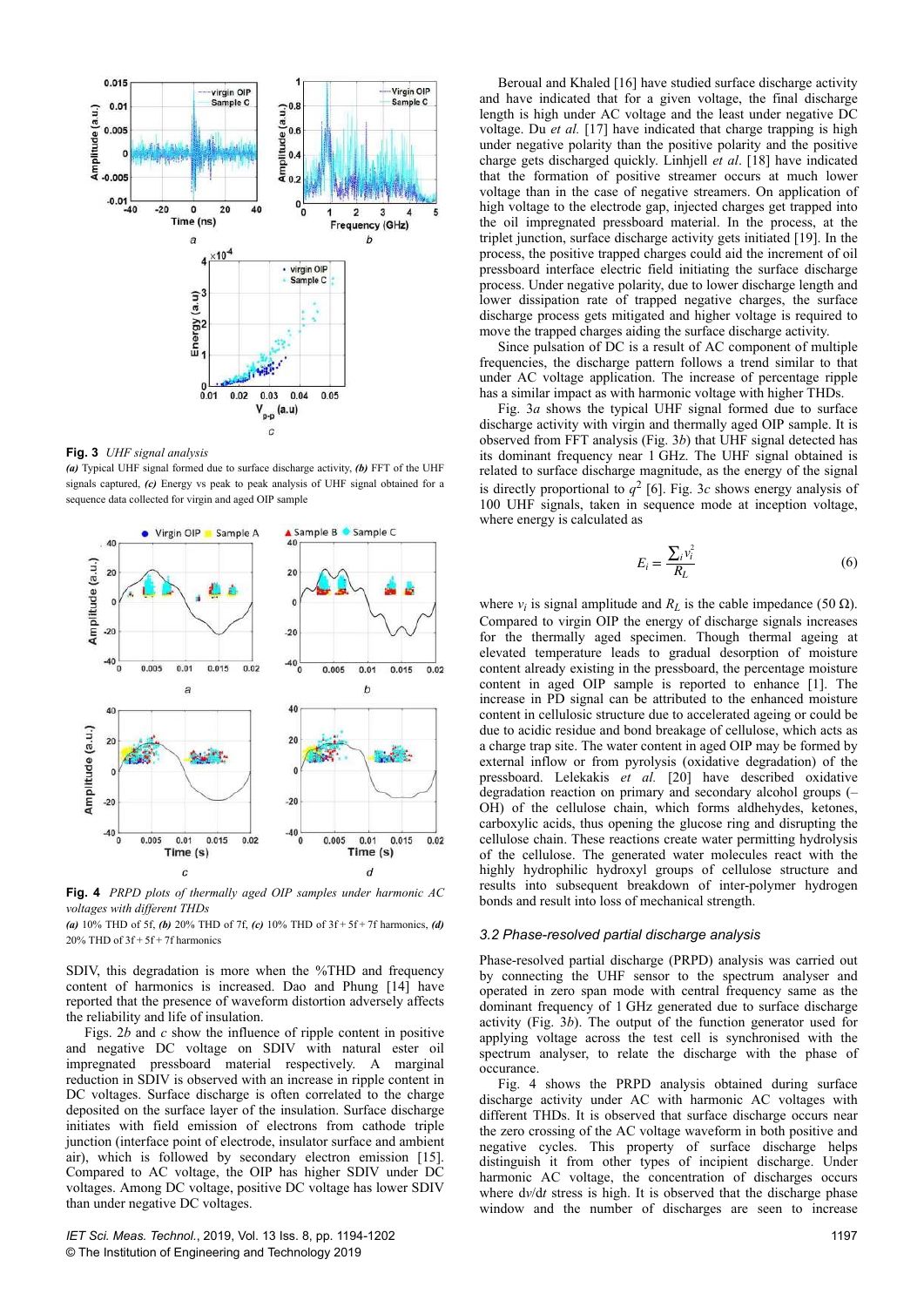

**Fig. 5** *PRPD plots of thermally aged OIP samples under DC voltages with different percentage of ripple contents*

*(a)* 3%, *(b)* 10% positive DC ripple, *(c)* 3%, *(d)* 10% negative DC ripple

proportionally with THD, frequency content of harmonics and ageing temperature. Effect of mixed frequency harmonics voltages (Figs. 4*c*–*d*) results in discharges of much higher magnitude over a longer time window. Sample A and virgin OIP exhibit similar characteristics, whereas samples B and C have higher discharge magnitude. This can be explained as a result of surface charge traps on OIP which leads to increment in the tangential electric field allowing high magnitude discharges with an increase in thermal ageing temperature [21].

In HVDC system, distortion is found to be in DC voltage due to the presence of ripple. In the valve side of converter transformers, the insulation endures a composite voltage of AC harmonics and DC pulses. These ripples are periodic and thus helps to overcome the shortcoming of using PRPD analysis for DC voltage stress. Dezenzo *et al.* [5, 22] have carried out PRPD analysis of positive and negative ripple on needle plane configuration and reported that at high voltage, discharge magnitude follows inverse of the voltage curve due to the presence of dominant space charge. Fig. 5 shows the discharge pattern under different ripple DC application for surface discharge activity with OIP samples. It is observed that under DC voltage with higher ripple contents, discharges tend to occur at the slope of the ripples in both positive and negative DC voltage application. Number of discharges are more with negative DC voltage than with ripple compared to positive DC and AC voltage. In general, it is observed that for thermally aged specimen the surface discharge activity is high.

#### *3.3 Surface potential measurement*

The surface potential study can help one to understand the impact of thermal ageing on level of the degradation of cellulose surface. The understanding of surface potential measurement with natural ester oil impregnated pressboard material is scanty. Fig. 6*a* shows characteristic variation in surface potential on deposition of charge by corona charging. On removal of surface charging, surface potential exhibits an exponential decay. This decay can be characterised mathematically as

$$
V(t) = V_o e^{-t/\tau}
$$
 (7)

where  $V<sub>o</sub>$  is the initial surface potential and  $\tau$  as the decay time constant.



**Fig. 6** *Surface Potential Analysis for OIP Samples (a)* Surface potential decay characteristics of thermally aged natural ester oil impregnated pressboard material, under positive and negative DC voltages, *(b)* Corresponding trap energy characteristics for different OIP samples

It is interesting to note that though initial potential stored is observed to be more for negative DC supply charged OIP, the decay rate is less for positive polarity. This could be understood as negative charge tends to accumulate faster than positive charges in pressboard material. It is observed that compared to virgin sample where the effect is negligible, aged sample shows a considerable increase in surface potential. Sample  $\overline{C}$  shows maximum initial surface potential followed with sample B, sample A and virgin OIP sample. This indicates the direct impact of ageing temperature on charge trap density on the surface of OIP material.

Level of damage of OIP material due to thermal stress can be further understood by analysing trap density calculated using Simmons and Tam's theory. Table 2 provides initial potential, the decay time constant and trap density  $(10^{-38} \text{ eV}^{-1} \text{ m}^{-3})$ . The potential decay graph can be utilised for obtaining the trap density and energy associated with it. The trap density and energy associated with it calculated as [23]

$$
N_{\rm t}(E) = \frac{4\epsilon_0 \epsilon_{\rm r}}{eL^2 k T} \left| t \frac{\mathrm{d}V_s(t)}{\mathrm{d}t} \right| \tag{8}
$$

$$
E_t = kT ln(vt)
$$
\n(9)

where  $N_t$  is the trap density in eV<sup>-1</sup> m<sup>-3</sup>, *E* is the trap energy in eV,  $\varepsilon_0$  is the absolute and  $\varepsilon_r$  is the relative permittivity of material, *e* is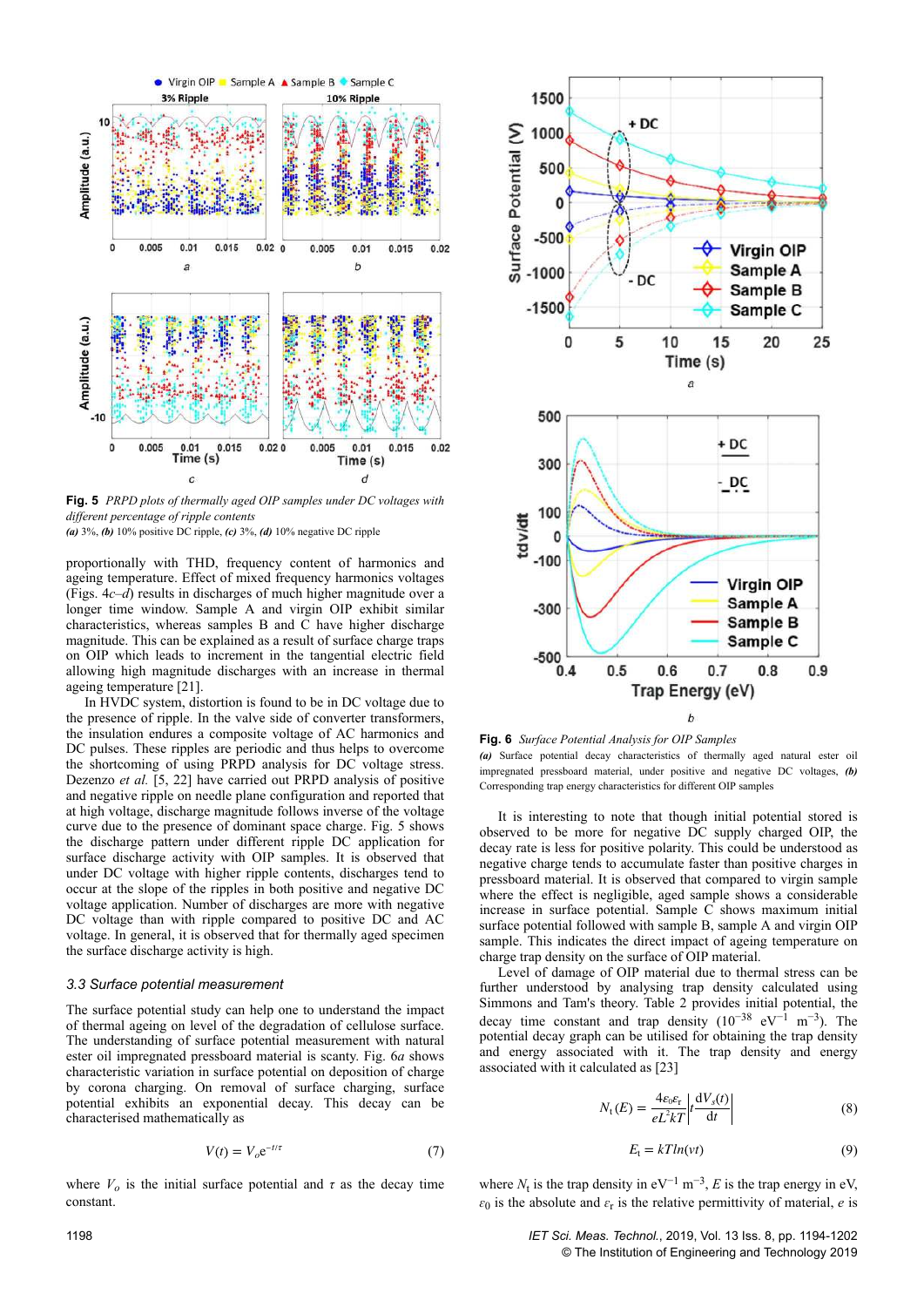**Table 2** Initial potential measured and their corresponding time decays and trap density for different thermally aged pressboard specimen

| Sample type | $\varepsilon_{r}$ |          |      | +DC supply           | $-DC$ supply |      |                      |  |  |  |
|-------------|-------------------|----------|------|----------------------|--------------|------|----------------------|--|--|--|
|             |                   | $V_o(V)$ | T(S) | trap density $(N_t)$ | $-Vo$ , V    | T(S) | trap density $(N_t)$ |  |  |  |
| virgin OIP  | 7.0               | 163      | 3.09 | 0.0058               | 345          | 2.1  | 0.0019               |  |  |  |
| sample A    | 8.2               | 427      | 3.12 | 0.0181               | 514          | 2.17 | 0.0088               |  |  |  |
| Sample B    | 8.9               | 895      | 4.44 | .5428                | 1353         | 2.91 | 0.5909               |  |  |  |
| sample C    | 13.6              | 1309     | 6.25 | 3.3282               | 1631         | 4.08 | 1.0984               |  |  |  |



**Fig. 7** *LIBS spectra of virgin and thermally aged natural ester oil impregnated pressboard materials*



**Fig. 8** *DSC analysis for thermally aged natural ester OIP samples* 

the electron charge in Coulombs, *L* is the material thickness in meters, *k* (J/K) is the Boltzmann constant, *T* is temperature in Kelvin, *v* is the attempt to escape frequency in Hz  $(s^{-1})$  and  $V_s$  is the voltage as a function of time *t* (s).

The rate of potential decay as a function of trap energy is given in Fig. 6*b*. The peaks in the figure are indicative of charge traps induced on the OIP surface as the trap density is directly proportional to tdv/dt. The trapping and de-trapping are associated with charge transfer capacity, deeper the charge trap, lower the decay rate, indicating charges will take more time to escape. In the present analysis, it is observed that deeper traps are formed with positive polarity charge injection than under negative polarity DC voltage. Du *et al.* [17] have reported that for OIP samples, positive DC tends to have more charges trapping tendency than negative DC. Also, the depth is more for OIP aged at higher temperature. This characteristic is observed irrespective of the polarity of

*IET Sci. Meas. Technol.*, 2019, Vol. 13 Iss. 8, pp. 1194-1202 © The Institution of Engineering and Technology 2019

voltage application. Also, it is observed that there exists a linear relationship between potential decay time constant and trap density. Increased trap density upon exposure to higher thermal stress could be attributed to the formation of new charge storing sites formed due to an increase in moisture content of OIP with ageing.

# *3.4 Laser-induced breakdown spectroscopy*

LIBS has evolved as an effective method for characterising ageing and the decomposition level with transformer insulation [7]. Fig. 7 shows the LIBS graph obtained for different natural ester oil impregnated pressboard samples. It can be observed that with ageing the intensity of the signal obtained increases. The various peaks obtained are indicative of elements present in discharge plasma and can be identified by comparing by NIST database [24]. Carbon, oxygen and copper are among the predominant peaks. OIP is essentially a cellulosic structure composed of long hydrocarbon chains. When kept in the test setup and exposed to thermal stress, these chains tend to break leading to the easy escape of electrons and the formation of higher temperature of plasma as indicated by Fig. 7. The plasma temperature is calculated using Boltzmann– Saha equation with the assumption of local thermal equilibrium [25]

$$
T_{\rm e} = 1.44 \frac{E_2 - E_1}{\ln[(I_1 \lambda_1 A_2 g_2)/(I_2 \lambda_2 A_1 g_1)]}
$$
(10)

where excited energy levels are given by  $E_I$  and  $E_2$ , statistical weights of excited energy levels 1 and 2 are denoted by  $g_1$  and  $g_2$ are, respectively, transition probabilities of states by  $A_I$  and  $A_2$ , respectively, at wavelengths,  $\lambda_1$  and  $\lambda_2$ ,  $I_1$  and  $I_2$  are intensities of particular atomic species, respectively, and  $T_e$  is the plasma electron temperature assuming of local thermodynamic equilibrium. The plasma temperature is calculated for carbon peaks in the spectrum obtained. The  $T_e$  is found to be higher for virgin sample followed by samples A, B and C (Fig. 7). The irradiation of plasma for aged cellulose sample at lower temperatures could be attributed to its chemical decomposition where long polymeric chains of cellulose converts into furanose isomers, anhydrous sugar and low molecular weight oxygenates [11]. The decrease in temperature of plasma generated upon ablation of surface by laser is linked with the surface recession. Thus, the level of degradation of OIP material could be characterised for its ageing condition and performance, adopting LIBS.

#### *3.5 Differential scanning calorimetry*

The reduced irradiation plasma temperature observed in LIBS analysis can be understood by obtaining DSC analysis of OIP. As shown in Fig. 8, the peak temperature of dissociation of cellulose decreases from virgin OIP to sample C, aged at the highest temperature. The reduction of peak temperature with OIP sample aged at higher temperature can be attributed to breakage of hydroxyl and glycosidic bonds in the molecular chain of OIP which affects the micromorphology of the fibre surface, reducing intermolecular and intramolecular forces [26].

Peak temperature is indicative of onset of oxidative degradation of the sample. A reduction in peak temperature for sample C indicates the reduction in the thermal stability with ageing, which can be directly related to the reduced lifetime of OIP insulation. Polansky *et al.* [27] have correlated DSC results with tan*δ* values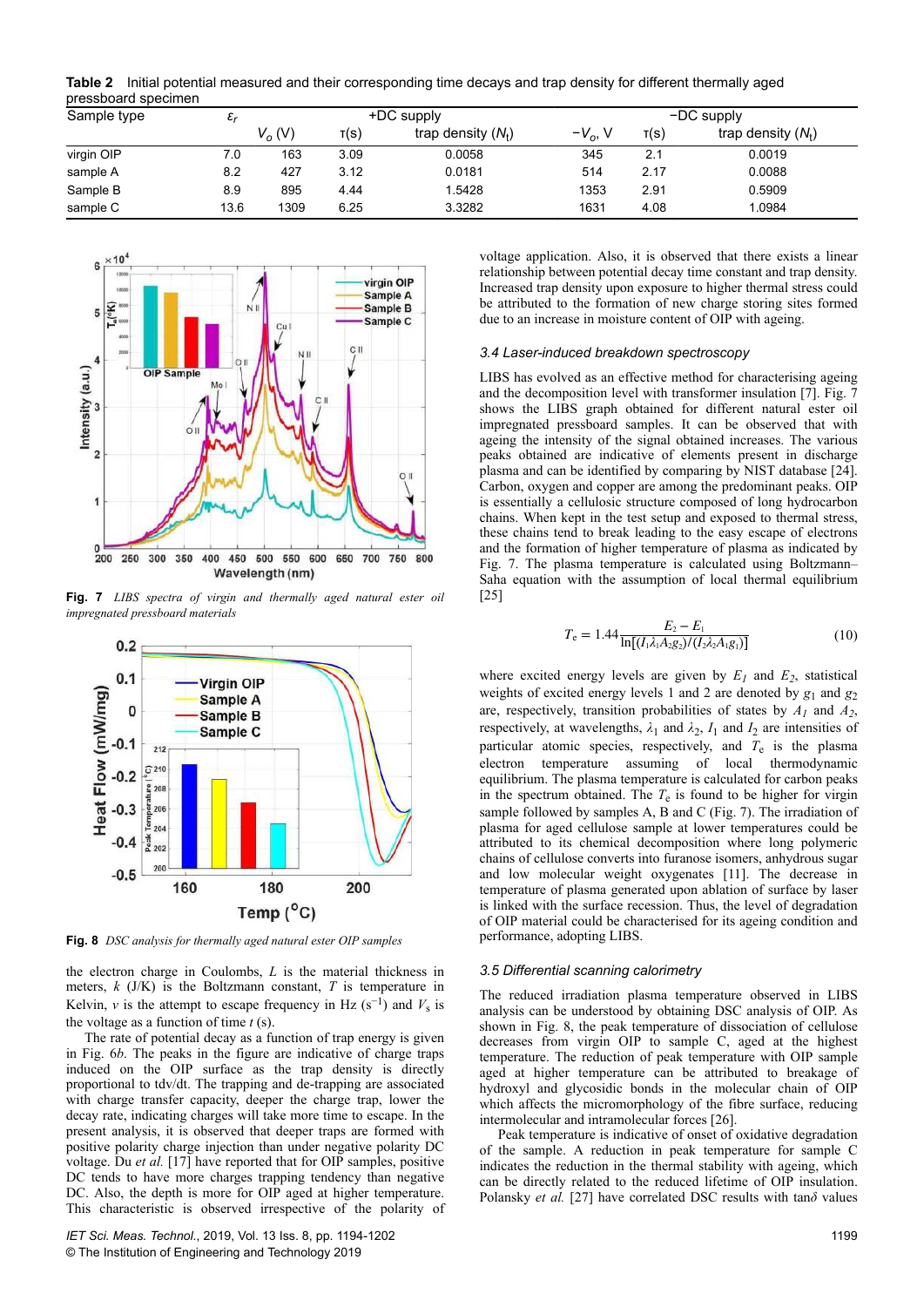

**Fig. 9** *Stress-strain relationship for thermally aged natural ester OIP samples*

and have reported their efficiency in determining the degradation state and end of lifetime of transformer insulation.

## *3.6 Tensile strength and scanning electron microscopic image analysis for aged OIP material*

Fig. 9 shows the tensile strength of the thermally aged ester oil impregnated pressboard material. It is observed that ageing temperature hase a high impact on tensile strength, with ageing at a higher temperature, OIP tends to become more brittle. Liao *et al.* [28] have observed that with ageing hydrogen bonds between OIP fibres brake reducing the crystallinity of structure non-linearly, making it brittle. The surface of OIP contains highly hydrophilic hydroxyl groups, which aids the breakage of inter-polymer hydrogen bonds, resulting in loss of mechanical strength [29]. Reduced tensile strength is indicative of cellulosic scission of bonds leading to a site for charge trap sites which could be realised based on the reduction in SDIV, trap depth of the material and with reduced plasma temperature.

Fig. 10 shows typical scanning electron microscopy (SEM) image obtained for virgin and aged OIP sample. Virgin sample is observed to have well-packed dense interwoven fiber network. Thermal degradation leads to fiber delamination which deteriorates cellulose structure. Liao *et al.*, have reported thinning of fiber structure as a consequence of ageing which is attributed to scission of hydrogen bond chains between the fiber structure [28]. OIP aged at higher temperature exhibits cracks in fiber structure and the formation of holes and punctures, which in turn acts as charge trapping sites. This is in well correlation with results obtained in surface potential measurements (Fig. 6).

#### *3.7 Dielectric response spectroscopy*

Dielectric response of OIP insulation has been investigated to get information regarding the impact of ageing. Linhjell *et al.* [30] have used dielectric response analysis for estimating moisture and low molecular weight acids in mineral OIP. They have emphasised the need to investigate validity of results for estimating ageing status of OIP. The molecular relaxation process gets altered based upon the characteristic variation in OIP sample. Dielectric relaxation analysis can help in understanding these variations which can explain the reduction in dielectric strength and increment in dielectric losses with thermal ageing.

Figs. 11*a* and *b* show variation in permittivity and loss factor of thermally aged OIP material. The measurements were carried out at different temperatures ranging from 30 to 90°C. It has been observed that with the increase in ageing temperature, both *ε*′ and *ε*′′ increases. The variation in values is more significant at lower frequency as at the lower frequency dipole movement is obstructed and hence relaxation time is more.



**Fig. 10** *SEM images of (a)* Virgin and OIP samples aged at, *(b)* 70°C, *(c)* 140°C, *(d)* 180°C

Fig. 11*c* shows the variation in dissipation factor (tan *δ*) with thermally aged natural ester oil impregnated pressboard material. tan  $\delta$  is observed to be more for the sample aged at a higher temperature and seems to increase as the measuring temperature increases. This can be explained as the increase in ester oil conductivity, reduction in the degree of polymerisation value of OIP and enhancement of relaxation of polarisation at higher temperature [31].The process of polarisation and depolarisation on the application of alternating voltage follow the ac cycle and relaxation process. For a complex dielectric like OIP, more than a single relaxation time may exist owing to its complex molecular structure [32]. Bandara *et al.* [31] have reported the presence of multiple relaxation peaks for pressboard samples and have concluded that the relaxation process at higher frequency is affected by moisture content in the OIP. Conventional Debye equation does not sufficiently describe the experimental results as it does not account for non-exponential relaxation laws. In the present analysis for relating the dielectric properties with relaxation time Cole–Cole double relaxation has been used [33]. In the present study,  $\varepsilon'$  is related to frequency by inverse power law and time constants are estimated by Cole–Cole expressions with  $\tau_1$  and  $\tau_2$  as two relaxation time given by

$$
\varepsilon' = A\omega^{-n} + \text{Re}\left(\frac{\Delta\varepsilon_1}{1 + (j\omega\tau_1)^{1-\alpha_1}} + \frac{\Delta\varepsilon_2}{1 + (j\omega\tau_2)^{1-\alpha_2}}\right) \tag{11}
$$

$$
\varepsilon^{\prime\prime} = \frac{\sigma_{\rm dc}}{\omega \varepsilon_o} + A\omega^{-n} \cot\left(\frac{(1-n)\pi}{2}\right)
$$

$$
+ \text{Im}\left(\frac{\Delta \varepsilon_1}{1 + (j\omega \tau_1)^{1-\alpha_1}} + \frac{\Delta \varepsilon_2}{1 + (j\omega \tau_2)^{1-\alpha_2}}\right)
$$
(12)

For estimating imaginary part, *ԑ*Ǝ Kramers–Kronig (K-K) transformation is used by using least-mean square error to estimate the parameters [34]. *A* represents the intensity of low-frequency dispersion and ω is the frequency in radians *ω*, *n* is a constant and  $\sigma_{\rm dc}$  is the DC conductivity. Change in permittivity of the first and second Cole–Cole process are represented by Δ*ɛ*<sup>1</sup> and Δ*ɛ*<sup>2</sup> , respectively. The two processes of Cole–Cole relaxation at lower and higher frequencies are represented by the two terms, respectively,  $\varepsilon_{\infty}$  that is the value of permittivity at the infinite frequency is assumed as 1,  $\alpha_1$  and  $\alpha_2$  are coefficients of Cole–Cole relaxation times.

The initial parameters in each case are adjusted to minimise the mean square error. The modelled values of the real and imaginary part of permittivity are represented for 90°C as shown by markers

1200 *IET Sci. Meas. Technol.*, 2019, Vol. 13 Iss. 8, pp. 1194-1202 © The Institution of Engineering and Technology 2019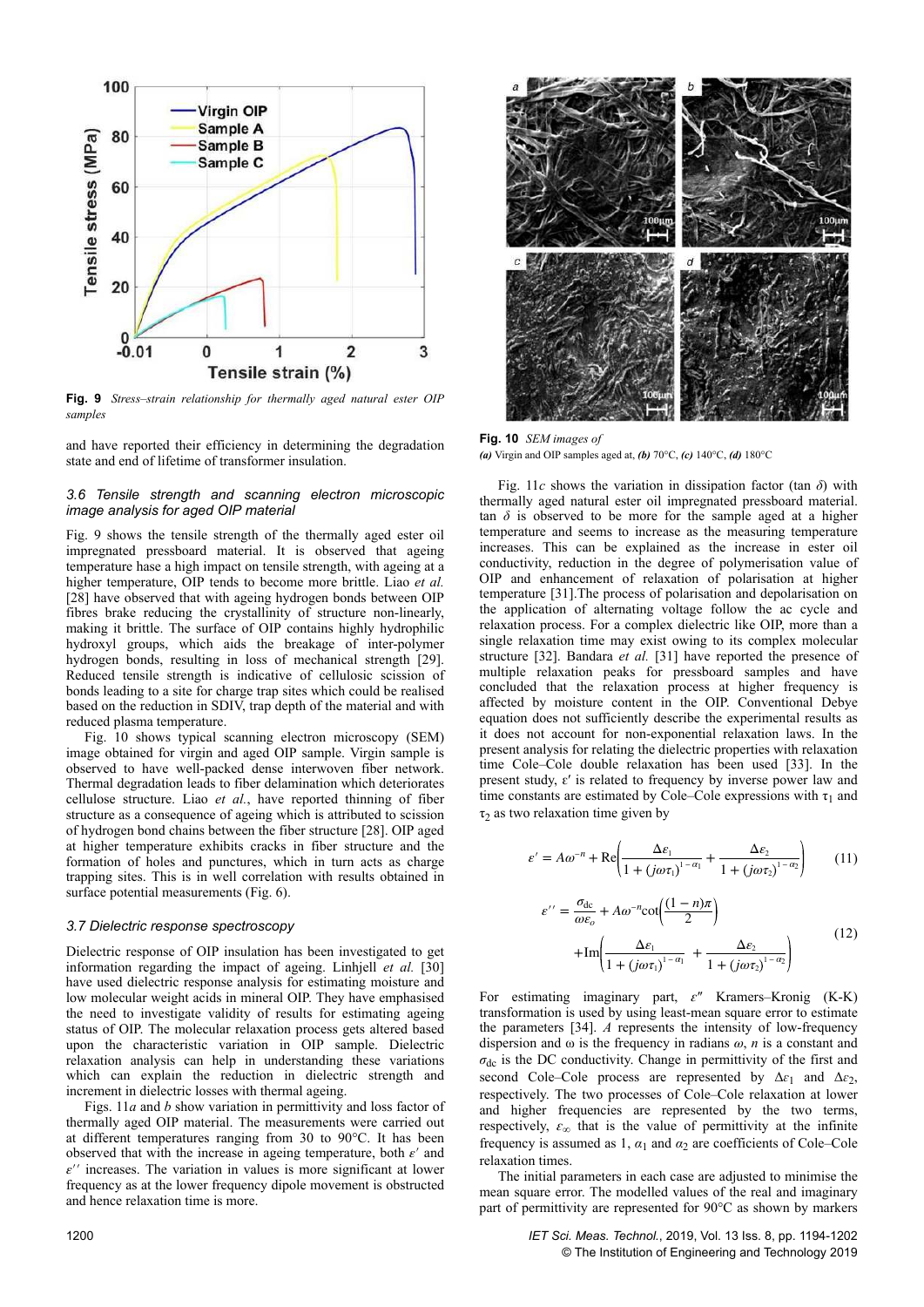

#### **Fig. 11** *Dielectric Response Analysis*

*(a)* Real and, *(b)* Imaginary permittivity values measured and modelled for aged OIP samples at 90°C, *(c)* Dielectric loss (tan *δ*) of different OIP samples at different temperatures of measurement, *(d)* Arrhenius plot for dc conductivity for different samples as a function of measuring temperature

|  | <b>Table 3</b> Estimated model parameters of dielectric constant of OIP sample at different measurement temperatures |  |  |  |  |  |  |
|--|----------------------------------------------------------------------------------------------------------------------|--|--|--|--|--|--|
|--|----------------------------------------------------------------------------------------------------------------------|--|--|--|--|--|--|

| $P \downarrow T(^{\circ}C \rightarrow)$ | <b>Virgin OIP</b> |                 |      | Sample A |      |      | Sample B |      |      |      | Sample C  |       |      |      |      |      |
|-----------------------------------------|-------------------|-----------------|------|----------|------|------|----------|------|------|------|-----------|-------|------|------|------|------|
|                                         | 30                | 50              | 70   | 90       | 30   | 50   | 70       | 90   | 30   | 50   | 70        | 90    | 30   | 50   | 70   | 90   |
| A                                       | 3.10              | 17 <sub>4</sub> | 32.6 | 122      | 18.0 | 19.2 | 44.8     | 204  | 21   | 37.0 | 102       | 317   | 35.5 | 108  | 493  | 706  |
| N                                       | 0.03              | 0.04            | 0.19 | 0.57     | 0.12 | 0.06 | 0.16     | 0.17 | 0.21 | 0.96 | 1.64      | 1.08  | 0.11 | 0.43 | 0.97 | 0.23 |
| $Δε1$ × 10 <sup>2</sup>                 | 0.62              | 2.00            | 15.0 | 69.2     | 30.2 | 2.69 | 118      | 43.6 | 30.0 | 17.5 | 84.4      | 223   | 288  | 80.8 | 165  | 44.2 |
| $r_1 \times 10^3$                       | 6.16              | 6.04            | 5.94 | 5.75     | 6.18 | 5.98 | 5.9      | 5.52 | 6.1  |      | 6.32 5.31 | 3.01  | 2.07 | 6.46 | 2.17 | 1.06 |
| $\alpha_1$                              | 0.29              | 0.26            | 6.71 | 2.41     | 0.22 | 0.35 | 0.01     | 0.02 | 0.22 | 0.15 | 0.04      | 0.18  | 0.53 | 0.02 | 0.05 | 0.53 |
| Δε <sub>2</sub> ×10 <sup>2</sup>        | 0.11              | 26.0            | 29.4 | 191      | 3.45 | 18.1 | 11.9     | 38.5 | 3.8  | 38.1 | 460       | 11.4  | 483  | 79.2 | 6.80 | 84.6 |
| $T_2 \times 10^{-6}$                    | 17.6              | 15.1            | 12.6 | 7.31     | 12.5 | 12.1 | 11.8     | 6.6  | 11.5 | 9.7  | 9.6       | 4.1   | 4.13 | 2.39 | 1.88 | 1.43 |
| $\alpha_2$                              | 0.06              | 1.61            | 0.12 | 0.01     | 3.08 | 5.29 | 0.02     | 7.25 | 0.47 | 3.18 | 3.08      | 7.01  | 0.01 | 0.60 | 7.17 | 0.03 |
| $\sigma_{\rm dc}$ ×10 <sup>-11</sup>    | 5.98              | 17.3            | 75.1 | 157      | 12.1 | 22.2 | 78.9     | 113  | 17.4 | 82.9 | 124       | 208   | 119  | 123  | 235  | 249  |
| $E_a$ ×10 <sup>4</sup>                  | 5.912             |                 |      | 4.047    |      |      | 3.628    |      |      |      |           | 1.306 |      |      |      |      |

Bold values indicate the bold font in table are specifying the parameters calculated.

in Figs. 11*a* and *b*. The modelled parameter exhibits a close correlation with the measured values. Similar estimation is carried out for all the samples at all temperatures of measurement. The values of constants for the final fitted graph are encapsulated in Table 3, where *P* indicates the different parameter and *T* is measurement temperature.

It can be inferred from the values of Table 3 that accelerated ageing at high temperatures decrease the relaxation time  $(\tau_1, \tau_2)$  of dielectric material. Irrespective of the type of sample, the time constants decrease with increase in measuring temperature. This can be explained as higher temperature enhances the mobility of dipoles which results in smaller relaxation time. Here  $\tau_1$ ,  $\tau_2$ represents the first- and second-relaxation process occurring at lower and higher frequencies, resectively. Compared to secondrelaxation process, dielectric parameters are more pronounced in

first. This is evdent from the higher variation in parameters (*A*, *n*,  $\Delta \varepsilon_1$ ,  $\alpha_1$ ,  $\tau_1$ ) at lower frequency range compared to high frequency  $(\alpha_2, \Delta \varepsilon_2)$  and  $\tau_2$ ). Another important observation is dependence of dc conductivity on ageing temperature. The conductivity can be visualised as a consequence of motion of charges, enhancing the conduction current and polarisation in the dielectric; thus contributing to the dielectric loss. This correlates the increase in conductivity value with increase in dielectric loss value as shown in Fig. 11*a*. These values of relaxation time and dc conductivity can be used to estimate dielectric degradation condition in practical applications.

The above suggested model gives dc conductivity by relating  $\varepsilon'$ and  $\varepsilon$ <sup>*''*</sup> equations. These values can be related to temperature using Arrhenius relationship